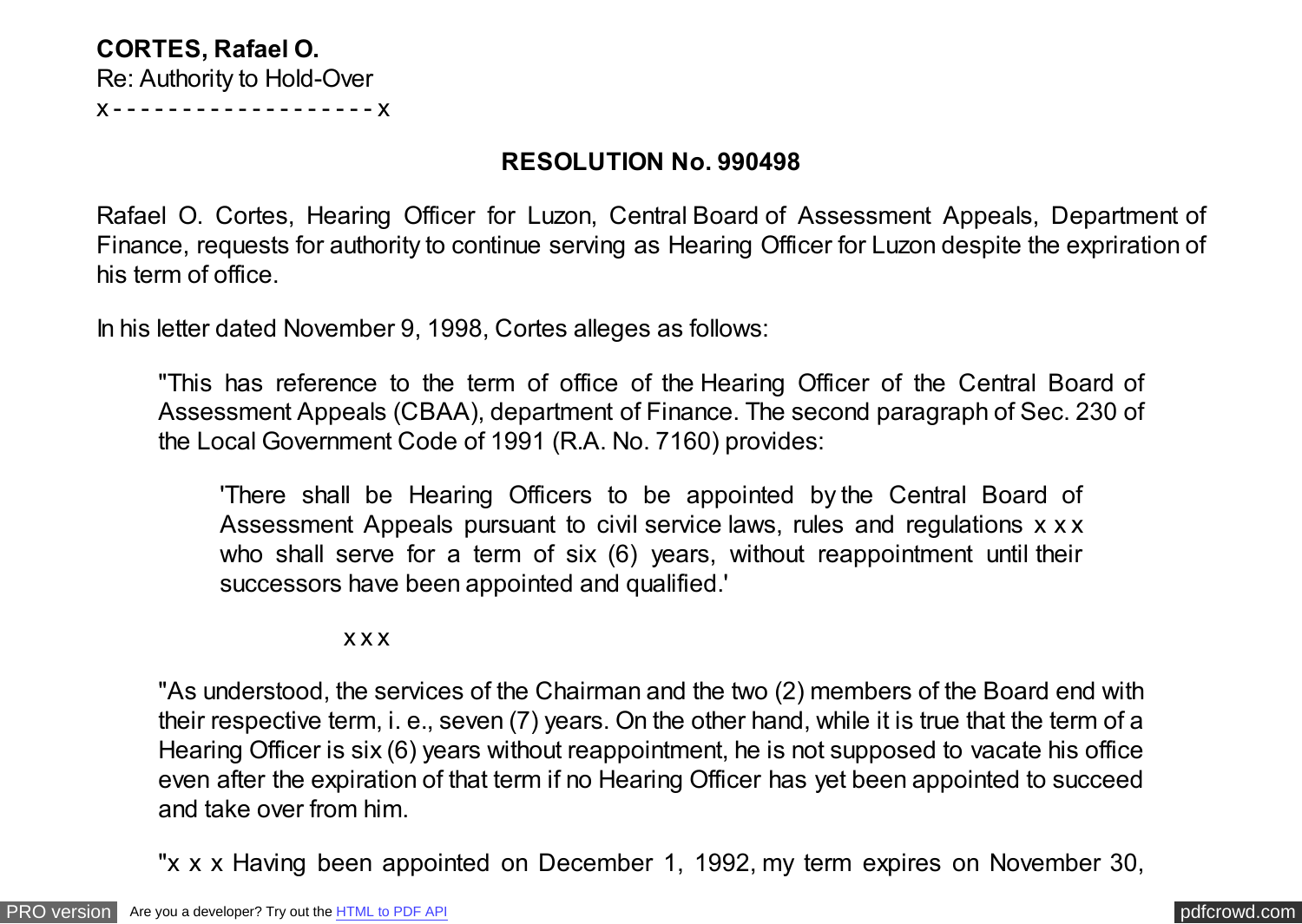1998. x x x"

After a circumspect evaluation, the Commission finds the instant request impressed with merit.

The phrase "until their successors have been appointed and qualified" which is the hold-over provision of Section 230 of R. A. 7160, authorizes the incumbent to continue performing the duties and responsibilities attached to the position and receive the corresponding salaries and other benefits appended to it after the expiration of his term of office.

As such, Hearing Officers appointed by the Central Board of Assessment Appeals are mandatorily placed on hold-over status upon the expiration of their term of office. Thus:

"When a public officer is placed on hold-over status, it means that his term has expired or his services terminated by he should continue holding his office until has successor is appointed or chosen and has qualified. (Mendoza vs. Quisumbing, 186 SCRA110)

WHEREFORE, the request of Rafael O. Cortes for authority to hold office as Hearing Officer for Luzon after the expiration of his term of office is granted. However, his right to hold the office shall automatically cease upon the appointment of his successor.

Quezon city, Feb. 22, 1999

 (SIGNED)  **THELMA P. GAMINDE Commissioner** 

## (SIGNED) **CORAZON ALMA G. DE LEON**  Chairman

[PRO version](http://pdfcrowd.com/customize/) Are you a developer? Try out th[e HTML to PDF API](http://pdfcrowd.com/html-to-pdf-api/?ref=pdf) provided and the example of the HTML to PDF API [pdfcrowd.com](http://pdfcrowd.com)